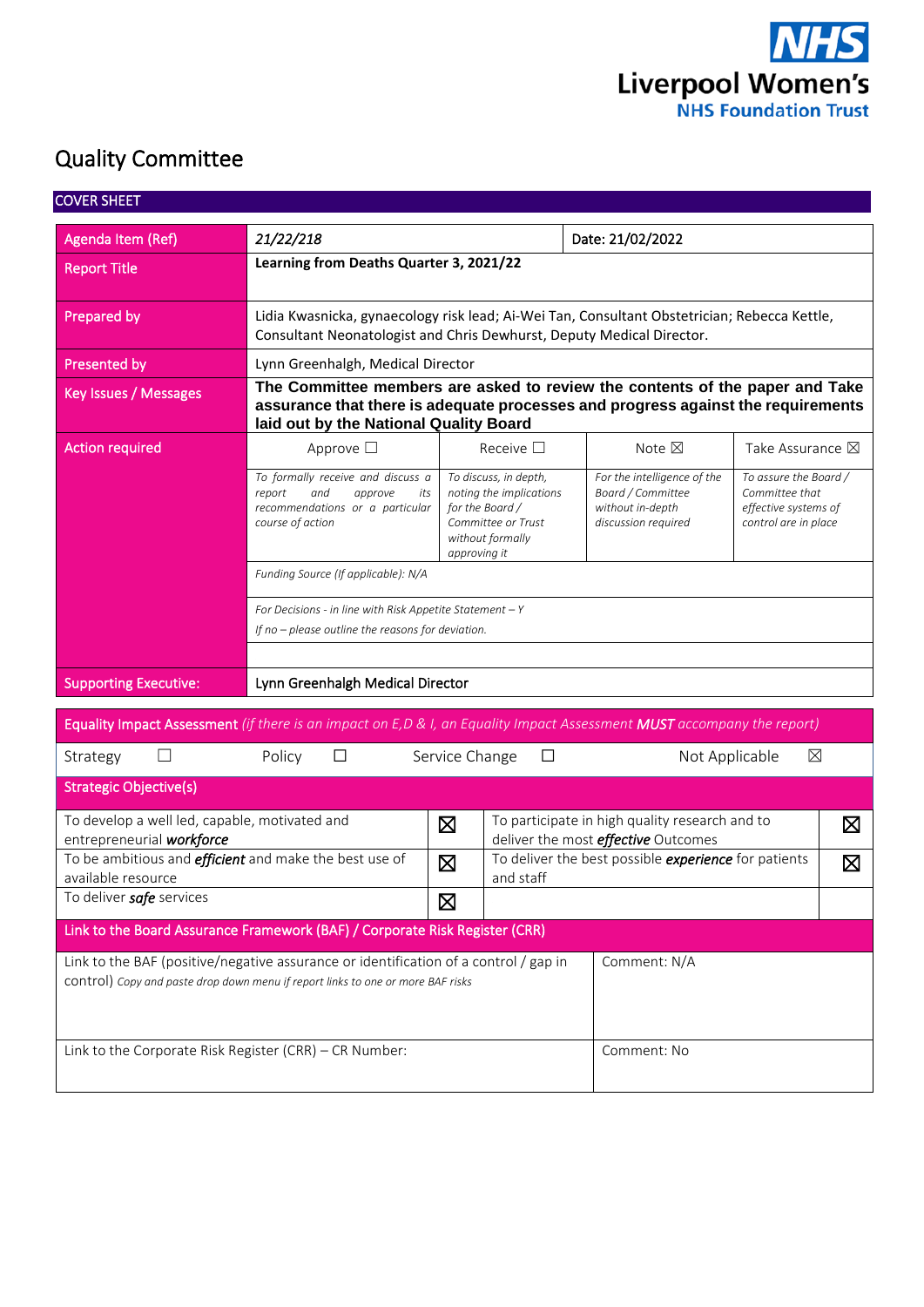#### EXECUTIVE SUMMARY

This "Learning from Deaths" paper presents the mortality data for quarter 3 with the learning from the reviews of deaths from quarter 2. The learning from deaths can take some time after the death occurs, this is due to the formal processes and MDT reviews that take place. This is why the learning is a quarter behind the data. The review of stillbirths and neonatal deaths are subject to a multidisciplinary review panel meeting with external professionals utilising the Perinatal Mortality Review Tool (PMRT). All cases invited parents to be involved in the review by submitting comments and questions for discussion.

In quarter 3 there were the following deaths:

| <b>Adult deaths</b>    |                                                                             |
|------------------------|-----------------------------------------------------------------------------|
| <b>Stillbirths</b>     | 10 (rate 5.1/1000 total births)                                             |
| <b>Neonatal deaths</b> | 11 inborn (rate 5.7/1000 inborn births) + 5 deaths from postnatal transfers |

The stillbirth rate has increased at LWH since 2019/20. It is unknown if this is a pattern replicated in the UK with ONS data awaited. There has been no increase in issues identified from reviews of stillbirths. A thematic review of stillbirths will be conducted with full year data.

Lessons learnt from quarter 2 and actions taken are presented in this paper. Common themes from recent learning from deaths reviews include:

- 1. Importance of integrating the electronic growth chart into the maternity electronic patient record
- 2. Importance of sending placentas for analysis.

Changes in clinical care due to the covid pandemic may have played a role in the outcome of 3 cases of stillbirth in Q1 and Q2.

**Recommendation:** It is it is requested that the members of the quality committee review the contents of the paper and take assurance that there are adequate governance processes in place when learning from deaths. In addition, as per The Learning from Deaths framework requirements the board are requested to note:

- number of deaths in our care
- number of deaths subject to case record review
- number of deaths investigated under the Serious Incident framework
- number of deaths that were reviewed/investigated and as a result considered due to problems in care
- themes and issues identified from review and investigation
- actions taken in response, actions planned and an assessment of the impact of actions taken.
- Specific recommendations
	- $\circ$  the monitoring and review of the stillbirth rate continues by the Family Health board, with a thematic review to be conducted with Q4 data. Issues identified at the reviews and recommendations made will now be tracked through the Maternity Clinical Meeting
	- $\circ$  the monitoring and review of the neonatal mortality rate continues with an external review of mortality for extremely preterm infants to be available in Q1 2022-23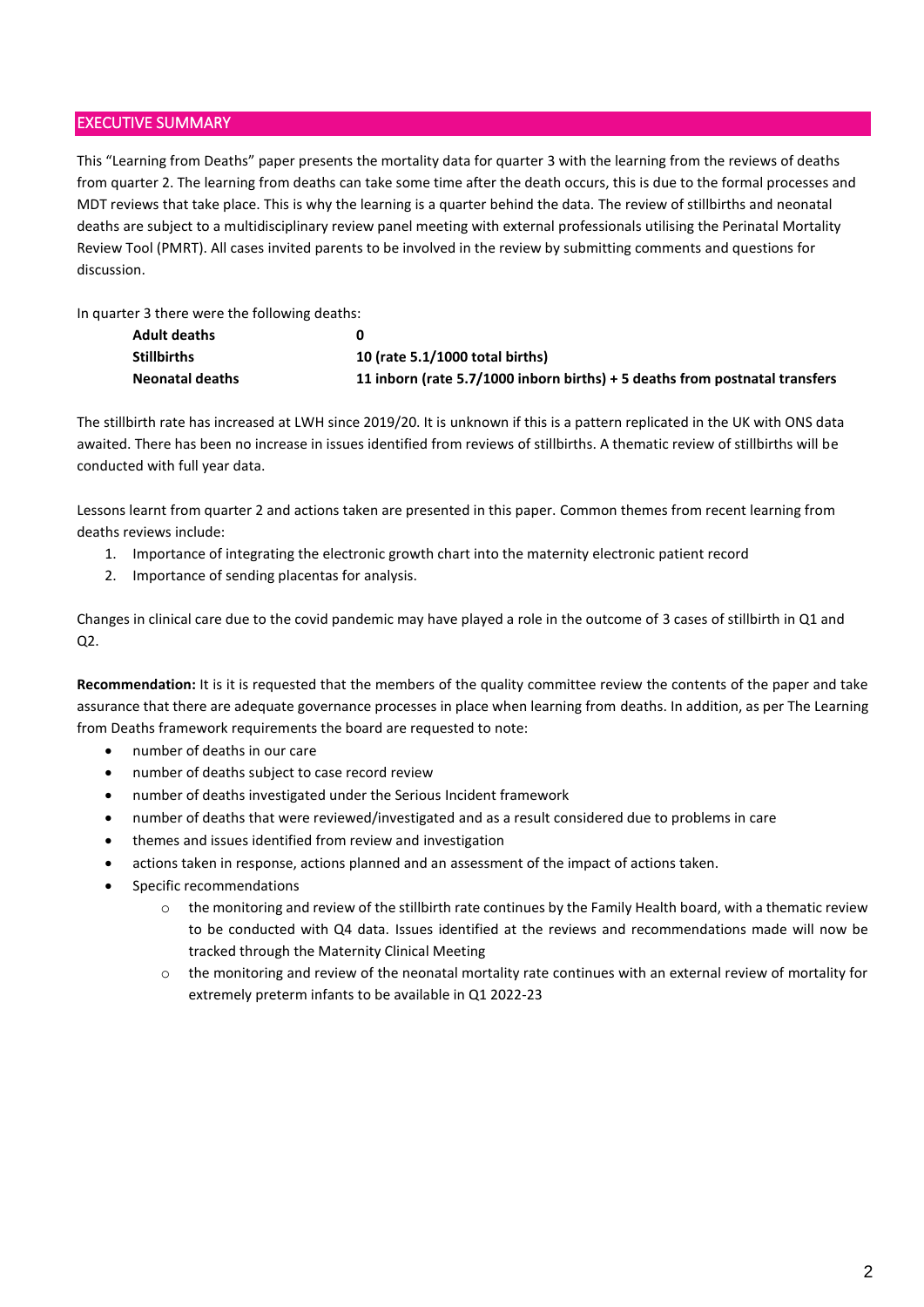#### **MAIN REPORT**

This is the quarter 3 mortality report for adults, perinatal and neonates. This report updates the Quality Committee regarding the Trust systems and processes to review and learn from deaths of patients under their care. The report is part of the regular reporting schedule of the Trust to ensure that there is oversight and assurance monitoring of the mortality rates related to the clinical activity of the Trust. This is in accordance with recommendations by the National Quality Board and the Care Quality Commission. It outlines the work taking place operationally and being overseen by the Safety and Effectiveness Sub - Committee and Quality Committee.

The data presented in this report relates to quarter 3 2021-22. The learning relates to deaths in Q2. This is due to the MDT review of deaths not occurring in the quarter when the death occurred. Previously, the learning from reviews of adult deaths was often presented in the same quarter as the death occurred. This report will now present the learning from adult deaths in the same time frame as stillbirths and neonatal deaths, i.e. the data from quarter 3 and learning from quarter 2. However, as the learning from deaths for quarter 2 relating to gynaecology deaths has already been presented to the committee in the Q2 it will not be included in this report.

Learning from deaths may take longer than 1 quarter to be demonstrated. This is particularly for cases that undergo an SUI or Coronial review. The learning from these deaths will be included and the dates the death occurred will be highlighted.

Additional data relating to mortality is presented in the embedded word document.

### **1 Adult Mortality**

The data relating to adult mortality is pure data and is not standardised mortality data (such as SHMI) due to the low level of mortality numbers encountered and the complexity of the patients cared for by the Trust. The use of pure data and not standardised mortality rates has been previously agreed with the CCG as the Trusts approach to monitoring mortality rates.

#### **1.1 Obstetric Mortality Data Q3**

There were no obstetric deaths in quarter 3.

Out of hospital deaths in Maternity are considered as community deaths and not allocated to the Trust. The Trust does however, review care provided in all these cases to determine any thematic points for learning. In Q3, there was one death of a woman who died approximately 8 weeks after delivery. This case is subject to a Coronial investigation and at the time of writing the cause of death has not yet been determined. This case has been subject to a 72 hour review and a more detailed review may be initiated following further information from the coroner. Learning from this

#### **1.2 Gynaecology Mortality data Q3**

There were no deaths within Gynaecology Oncology nor out of hospital deaths in Q3.

#### **1.2.1 Learning from Gynaecology Mortality Q2**

This was presented in the Q2 "learning from Deaths " paper. The SI from Q2 has not yet concluded with learning form this will be presented in the Q4 paper.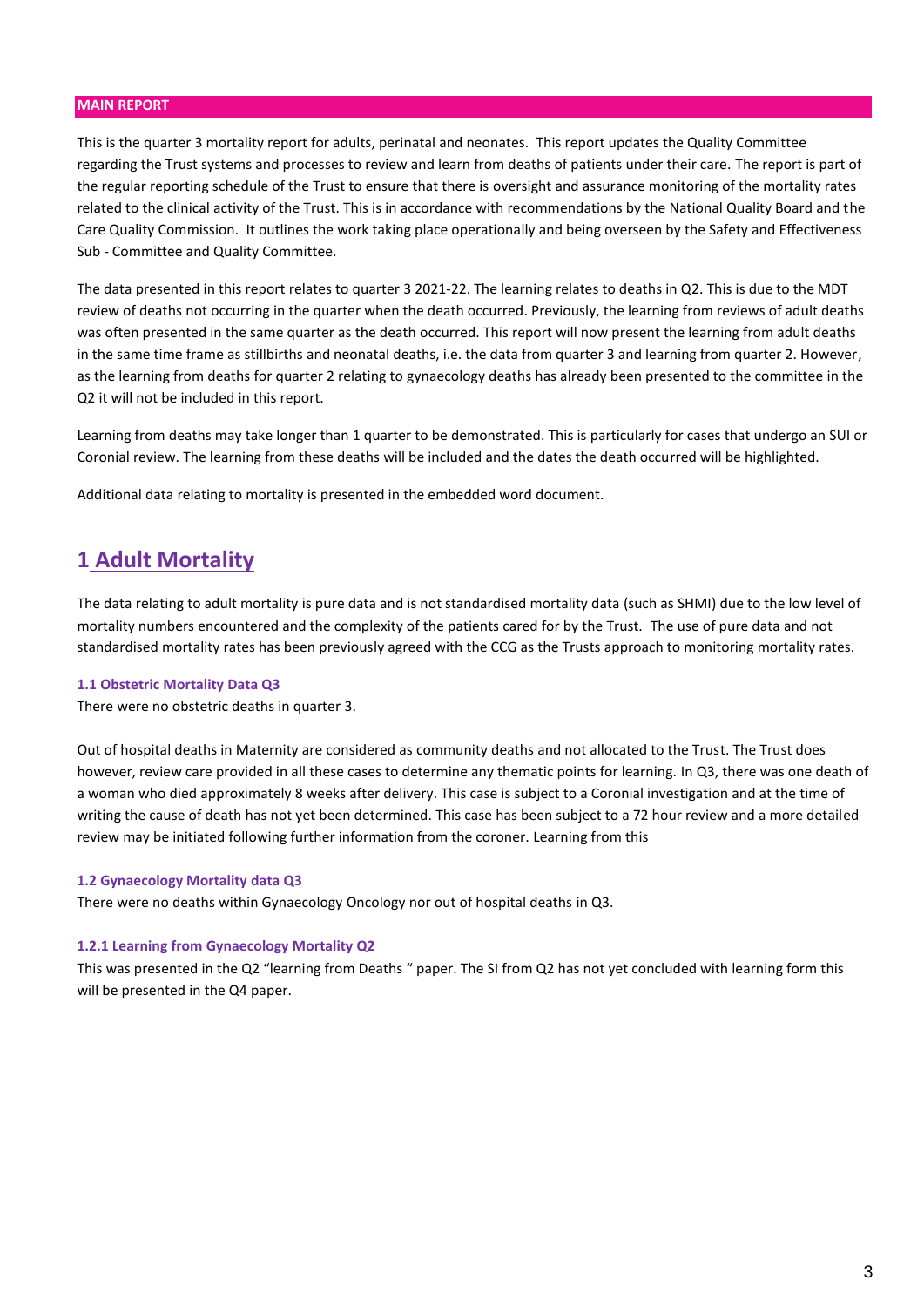## **2 Stillbirths**

#### **2.1 Stillbirth data**

There were 10 stillbirths, excluding terminations of pregnancy (TOP), in the third Quartile of 2021/2022. This has resulted in an adjusted stillbirth rate of 5.1/1000.

| <b>STILLBIRTHS</b>                                 | Apr-<br>21 | May-<br>21     | Jun-<br>21     | Jul-<br>21     | Aug-<br>21     | <b>Sep-21</b>  | Oct-<br>21     | Nov-<br>21       | Dec-<br>21     | <b>TOTAL</b><br>2021/22 |
|----------------------------------------------------|------------|----------------|----------------|----------------|----------------|----------------|----------------|------------------|----------------|-------------------------|
| Total<br><b>Stillbirths</b>                        | 3          | $\sqrt{6}$     | $\overline{4}$ | $\overline{7}$ | $\overline{4}$ | $\overline{2}$ | $\overline{4}$ | $\boldsymbol{6}$ | 3              | 39                      |
| <b>Stillbirths</b><br>(excluding TOP)              | 3          | $\overline{3}$ | $\overline{2}$ | $\overline{7}$ | $\overline{3}$ | $\mathbf{1}$   | 3              | 5                | $\overline{2}$ | 29                      |
| <b>Births</b>                                      | 639        | 672            | 696            | 692            | 695            | 684            | 655            | 665              | 622            | 6020                    |
| <b>Overall Rate</b><br>/1000 births                | 4.7        | 8.9            | 5.7            | 10.1           | 5.8            | 2.9            | 6.1            | 9.0              | 4.8            | 6.5                     |
| <b>Rate (excluding</b><br><b>TOP)/1000</b>         | 4.7        | 4.5            | 2.9            | 10.1           | 4.3            | 1.5            | 4.6            | 7.5              | 3.2            | 4.8                     |
| <b>Quarterly</b><br>rate/1000 births<br>(excl TOP) | 4.0        |                |                | 5.3            |                |                |                | 5.1              | 4.8            |                         |

Table 1 Stillbirth rates for 2021-22

The annual stillbirth rate for 2021-22 is on trajectory to be higher than for previous years. (see fig 2 below). The NHS Long Term plan has set a target of reducing stillbirths by 50% by 2025. That would require England to reduce its stillbirth rate to 2.6 stillbirths per 1,000 births. The most recent ONS data from 2020 records the still birth rate for England and Wales to be 3.8/1000 births. There has been a slow decline in the national stillbirth rate in the years prior to this.

| <b>Quarter</b> | Rate 2019/2020 | Rate 2020/2021 | Rate       |
|----------------|----------------|----------------|------------|
|                |                |                | 2021/2022  |
| Q <sub>1</sub> | 4.0            | 5.5            | 4.0        |
| Q <sub>2</sub> | 4.1            | 2.5            | 5.3        |
| Q <sub>3</sub> | 1.5            | 2.7            | 5.1        |
| Q4             | 1.7            | 3.2            | <b>TBC</b> |
| <b>ANNUAL</b>  | 2.9            | 3.4            | 4.8        |

Table 2: LWH Stillbirth rates by quarter in and year since 2019. NB The difference between 2020/21 and 2021/22 is not statistically significant, though it is statistically significantly increased when 2021/22 is compared with 2019/20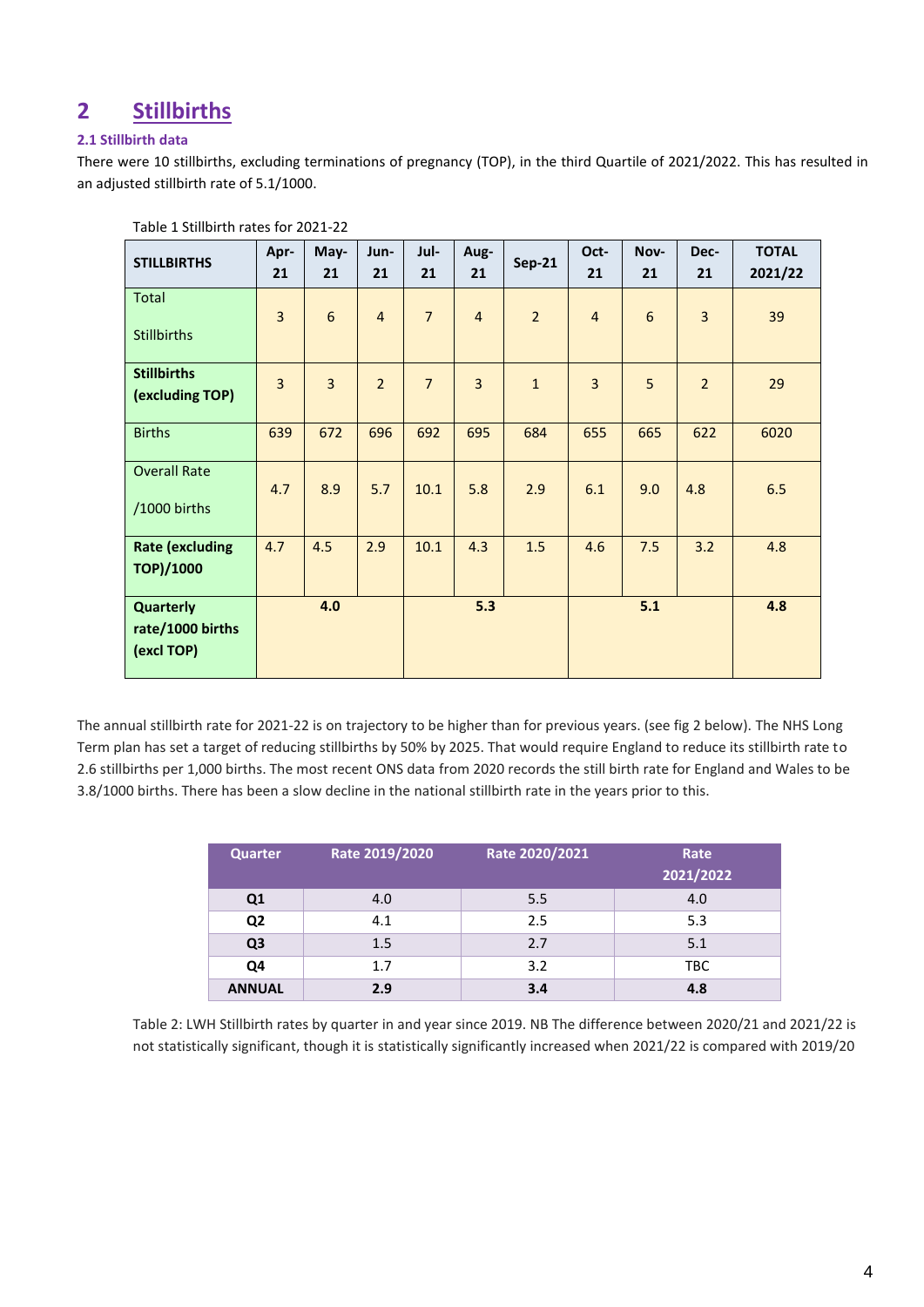It is not clear if the increasing still birth rate in the LWH data is replicated throughout the UK. There have been worldwide reports of an increased stillbirth rate during the covid pandemic. UK data from a single centre in London demonstrated a fourfold increase in the still birth rate during the first lockdown of 2020. The ONS data for 2020 however showed a still birth rate of 3.8/1000 births, a decrease from 3.9/1000 in the previous year. The ONS data relating to stillbirth rates for 2021 are not yet available. We are not therefore unable to determine if the rise in stillbirth rate at LWH since 2020 is also seen on a national scale and await the ONS national data to benchmark against.

National data is available from the NHS trusts that submit data to the CHKS group for benchmarking. CHKS data for Jan – Dec 2021 are below demonstrating that LWH stillbirth rates are within the expected range when compared with peers.







Chart 1 Stillbirths for Jan – Dec 21, LWH in blue.

#### **2.1 Learning from Stillbirth reviews Q3**

#### **2.1.1 Impact of covid**

In the review of Stillbirths in Q1 and Q2, changes in the service and operational provision of clinical care due to the Covid 19 pandemic (either directly or indirectly) were identified as a contributory factor in 3/26 cases.

- Two cases relate to the change from face-to-face booking appointment to telephone booking appointments. We are expecting this to no longer be identified as an issue as all antenatal bookings have now reverted to face to face as per the pre covid pandemic provision of care.
- The remaining case relates to the rescheduling of USS appointment due to unexpected medical sickness related to COVID 19. This led to a delay in the ultrasound provision scan in FMU and the delayed potential to identify fetal growth restriction, which may have led to a differing care pathway. This case has been escalated as a SUI.

#### **2.1.2 Multiple pregnancy**

In Q1-3 2021-2022, there were seven twin pregnancies reported in the stillbirths cohort compared with 1 twin pregnancy on 2020-21. In Q4, data and learning from a thematic review of these twin pregnancies will be presented.

#### **2.1.3 Social deprivation**

The quintile of deprivation for Women who suffered a stillbirth are presented below. This demonstrates that of the stillbirths so far in 2021-22, 71% live in the most deprived quintile. This distribution is similar to the population deprivation distribution for Liverpool. There is a need to have a multi-agency targeted approach to support women in these areas to reduce perinatal mortality. The proposed Continuity of Carer model is part of this approach.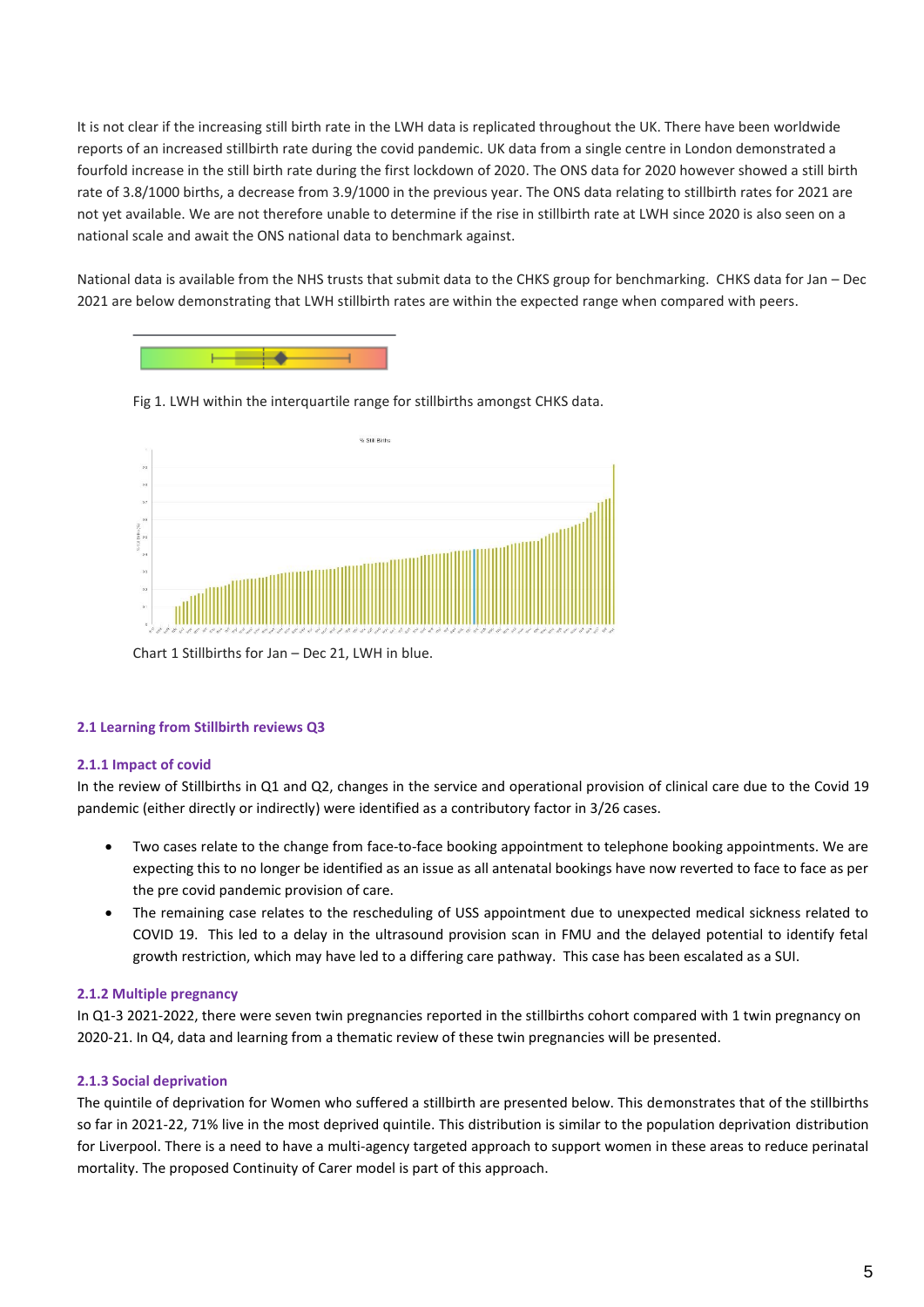

#### **2.1.4 Still birth case reviews**

All eligible cases undergo a full PMRT review, with care from across the antenatal and intrapartum period being subject to clinical and managerial scrutiny. The care that the mother receives is subject to a grade which aligns with the MBRRACE-UK grading system. Postnatal care is reviewed, typically with a focus on the bereavement care the family receive. Any complications of labour and within the postnatal period are subject to the same grading system. (Table 4 in additional information shows the current MBRRACE criteria for grading)

All 14 cases (including pregnancy losses at 22-24 weeks) in Q2, have been reviewed and subject to grading of care provided as below. In the antenatal period, the proportion of cases with no care issues identified has remained similar to those percentages reported in Q1.

| Grade                          | Care in antenatal<br>period | Percentage (%) | Care in postnatal<br>period | Percentage (%) |
|--------------------------------|-----------------------------|----------------|-----------------------------|----------------|
| A                              | 9                           | 64.3           | 9                           | 64.3           |
| B                              | $\overline{2}$              | 14.3           | 4                           | 28.6           |
| C                              | $\overline{2}$              | 14.3           | $\mathbf{1}$                | 7.1            |
| D                              | $\mathbf{1}$                | 7.1            | 0                           | 0              |
| <b>Total cases</b><br>reviewed | 14                          |                | 14                          |                |

Table 3: Grading of care for babies in Q2 of 2021-22 (14 cases including 22-24 week loss)

Given the increasing stillbirth rate it is reassuring to note that when comparing 2021-22 with 2020-21 there has not been an increase in the proportion of cases where antenatal care issues have been identified which may have impacted on the pregnancy outcome. (See additional data table 6 and 7).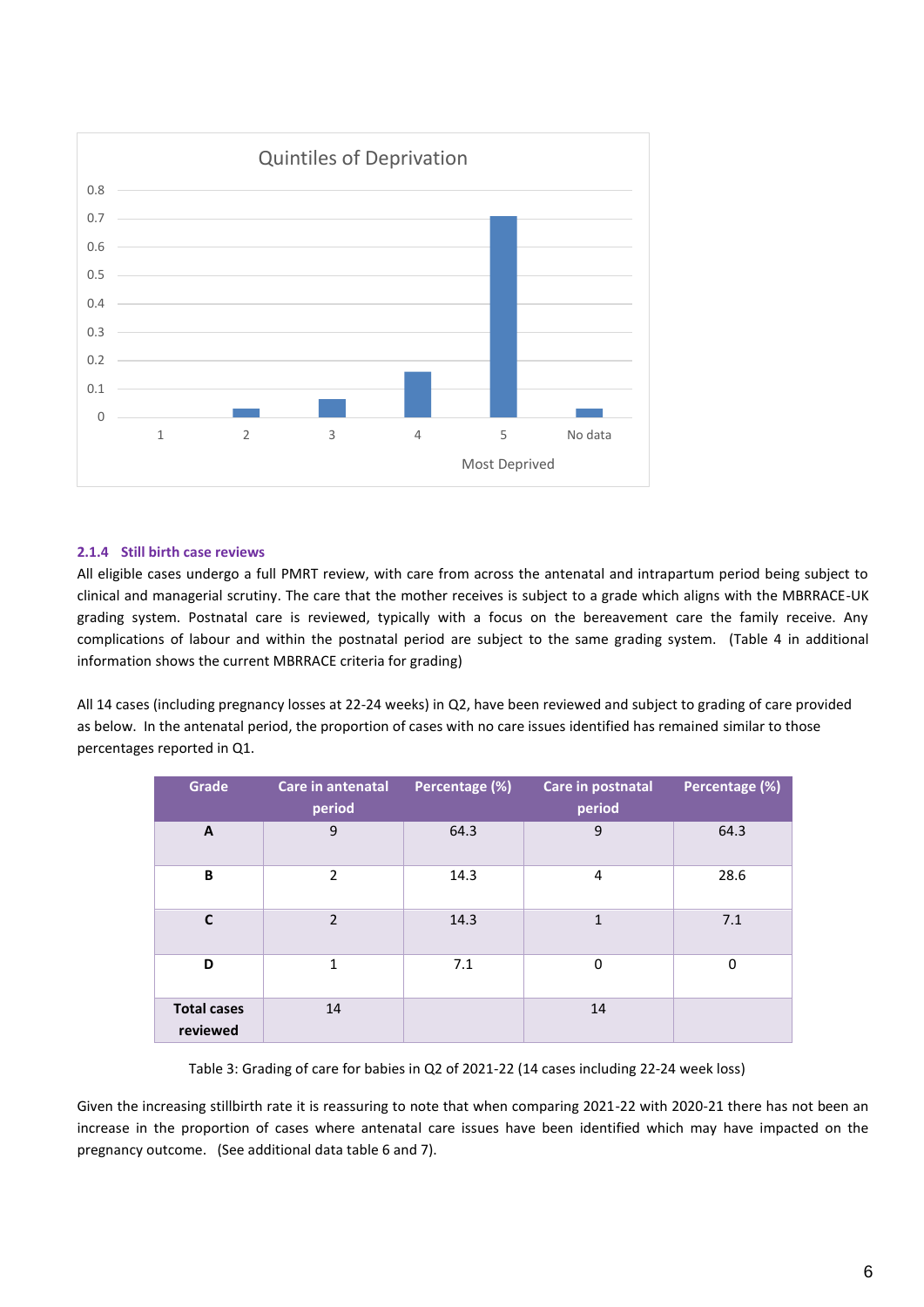#### **2.1.4 Learning from Stillbirths**

Review of cases in Q2 identified the following learning:

- Improvement in the process for follow up by Community Midwife teams after the booking appointment. The Continuity of Care model being implemented is aimed to address this issue.
- Need to integrate the fetal growth charts with the electronic patient records. The transition to the electronic patient records from January 2021 has led to the difficulty in collating evidence for monitoring of fetal growth in some cases. The GROW chart and K2 systems will be integrated to allow this function Q4 2021-22.
- To adhere to the growth screening pathway for small for gestational age fetuses. The SGA guideline has been updated to be aligned with Saving Babies Lives initiative
- To learn the importance of accurate antenatal risk assessments when reviewing patients who access care. In a case, smoking was not identified as a risk factor for stillbirth. A lesson of the week has been circulated related to this.
- To accurately risk assess when rescheduling appointments in the fetal medicine unit. The FM team are reviewing the process for rescheduling of appointment.

There has been an increase in care issues identified in the provision of Postnatal care, 2 of which were identified through parental feedback. Learning from these issues include:

- Continue to provide support and training to MW in providing bereavement care.
- Review the Honeysuckle service provision.
- Reminder of the importance postnatal investigations in the investigation of stillbirth. A LOTW has been disseminated to all staff with discussion with the team members involved and maternity team are reviewing the process for storing and sending placentas for analysis.

In order to maintain a close monitoring of any identified themes, trends, rising data and issues resulting from stillbirth reviews, the stillbirth data and a summary of cases discussed at the PMRT MDT reviews will be an agenda item at the monthly Maternity Clinical Meeting.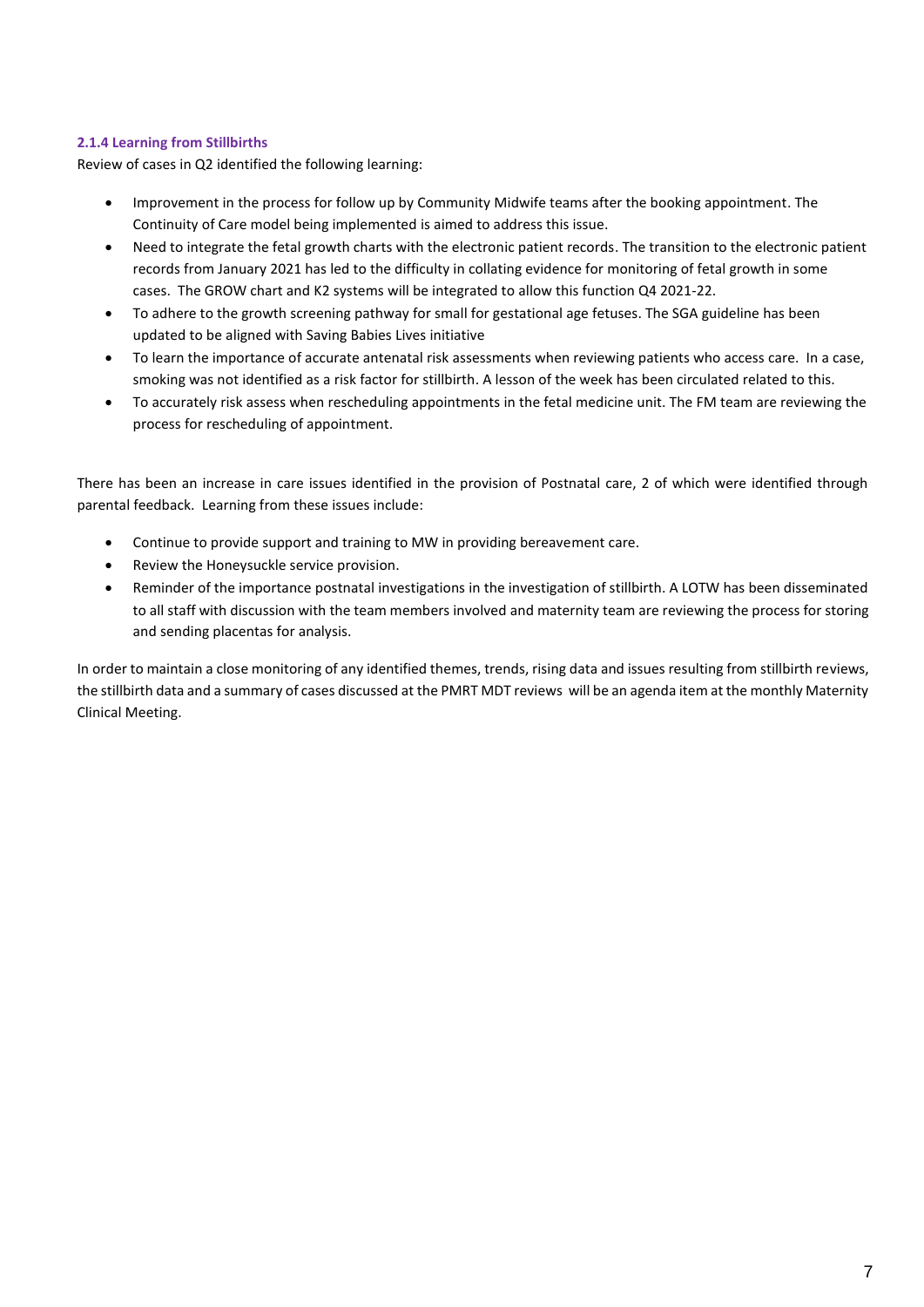# **3. Neonatal Mortality**

#### **3.1 Neonatal mortality Data**

Neonatal deaths can be reported in several ways. The population can include in-born babies only, LWH booked pregnancies or all babies cared for in LWH (including babies transferred to LWH from other care providers). Deaths may be those within 28 days, those occurring prior to discharge from the NICU and those who die following transfer to another hospital. The data may include or exclude babies with congenital anomalies.

Table 4 details the mortality for babies born at LWH only and admitted to the neonatal unit. These data exclude post-natal transfers.

| <b>NICU</b><br>(LWH INBORN)              | Apr<br>21 | May<br>21 | Jun<br>21 |     | Aug<br>21      | Sep<br>21 | Oct<br>21 | Nov<br>21      | <b>Dec</b><br>21 | 21/22<br><b>Total</b> |
|------------------------------------------|-----------|-----------|-----------|-----|----------------|-----------|-----------|----------------|------------------|-----------------------|
| <b>Discharges</b>                        | 100       | 97        | 106       | 93  | 119            | 113       | 129       | 129            | 114              | 628                   |
| <b>Total Mortality</b>                   | 2         | 0         | 0         | 3   | $\overline{2}$ | 2         | 4         | $\overline{4}$ | 3                | 20                    |
| <b>Births</b>                            | 622       | 654       | 673       | 692 | 695            | 684       | 655       | 665            | 622              | 5962                  |
| <b>Mortality Rate</b><br>per 1000 births | 3.2       | 0         | 0         | 4.3 | 2.9            | 2.9       | 6.1       | 6.0            | 4.8              | 3.3                   |

**Table 4:** NICU Mortality (inborn LWH). These data are the numbers of deaths of babies born in LWH and admitted to NICU.

In addition to babies who are born at LWH, some babies are transferred into LWH following birth in another centre. This is because they require level 3 neonatal care and their local unit is unbale to provide this, or they require specialist surgical or cardiac care that can only be provided in large tertiary neonatal units. Examples would include extremely preterm infants, those with congenital anomalies or acquired surgical conditions such as necrotising enterocolitis in preterm infants. Data relating to babies transferred into LWH and mortality is presented below.

| <b>NICU PNT into LWH</b>                 | Apr-<br>21 | May-<br>21 | Jun-<br>21 | Ju 21 | Aug-<br>21 | Sep-<br>21 | Oct-<br>21 | Nov-<br>21 | Dec-<br>21 | 21/22<br>total |
|------------------------------------------|------------|------------|------------|-------|------------|------------|------------|------------|------------|----------------|
| Number of PNTs                           |            |            |            |       |            |            |            |            |            |                |
| (babies)                                 | 12         | 10         | 10         | 11    | 13         | 12         | 20         | 8          | 8          | 104            |
| Mortality following<br>transfer into LWH |            |            |            | 2     |            |            | 4          |            | $\Omega$   | 13             |

**Table 5:** Mortality from babies transferred into LWH.

Babies also die in the delivery room or after transfer to another care setting for ongoing management, or to hospice for end of life care. If a baby dies after transfer to AH (Alder Hey) the case is reviewed through the AH mortality review process by the hospital mortality review group (HMRG) with neonatal input from the Liverpool Neonatal Partnership. These mothers and babies' are reviewed through the LWH PMRT process which will then feed into the AH HMRG for a complete review of the mother and babies' care.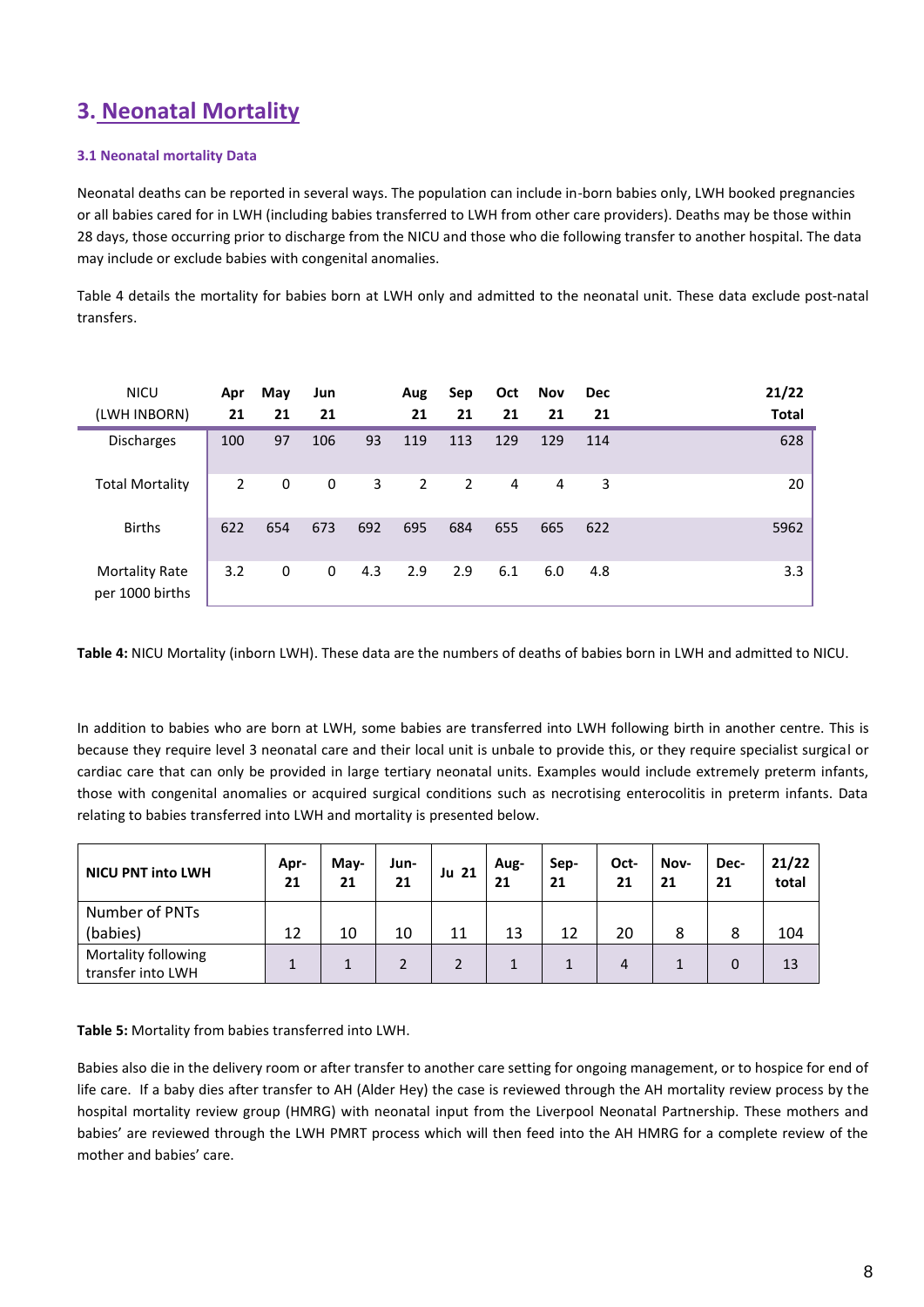If a baby is transferred from LWH to hospice or home for end of life care the case is reviewed through the LWH PMRT process. In Q3, 2 babies died after transfer to other care settings for palliation, there was 1 delivery room death this quarter of an extremely preterm baby with multiple congenital abnormalities and 2 babies died at AHCH with complications of complex congenital heart disease.

|  |  |  |  |  |  | Table 6: Mortality before or after NICU admission |
|--|--|--|--|--|--|---------------------------------------------------|
|--|--|--|--|--|--|---------------------------------------------------|

|                         | Apr            | May          | Jun | Jul          | Aug          | Sep          | <b>Oct 21</b> | <b>Nov 21</b> | <b>Dec 21</b>  |
|-------------------------|----------------|--------------|-----|--------------|--------------|--------------|---------------|---------------|----------------|
|                         | 21             | 21           | 21  | 21           | 21           | 21           |               |               |                |
| <b>Delivery</b><br>room | $\mathbf{1}$   |              |     | $\mathbf{1}$ | $\mathbf{1}$ | $\mathbf{1}$ |               | $\mathbf{1}$  |                |
| deaths                  |                |              |     |              |              |              |               |               |                |
| Alder Hey Children's    | $\overline{2}$ |              |     |              |              |              |               |               | $\overline{2}$ |
| Hospital                |                |              |     |              |              |              |               |               |                |
| <b>Hospice</b>          | $\mathbf{1}$   |              |     | $\mathbf{1}$ |              |              |               |               |                |
| Repatriation<br>to      |                |              |     |              |              |              |               |               |                |
| booking hospital        |                |              |     |              |              |              |               |               |                |
| Home                    |                | $\mathbf{1}$ |     |              |              |              |               | $\mathbf{1}$  |                |
| Other                   |                |              |     |              |              |              |               |               | $\mathbf{1}$   |

#### 3.2 Benchmarking data

We benchmark our mortality through MBRRACE nationally and the international VON network. MBRRACE has reported most recently on 2019 data, figure 1 demonstrates mortality rates over time, the grey lines demonstrate UK average for the LWH comparator group i.e. other NICUs with neonatal surgery. As the graph demonstrates for 2019 LWH has moved back towards the UK average in comparison to 2018. MBRRACE data includes only babies born >24 weeks gestational age and deaths within 28 days of birth. The VON data will be presented when 2021 data is complete and benchmarking can be made.



#### **Figure 2. Embrace data 2013 - 2019**

An ongoing external review by the North West Neonatal ODN of LWH mortality for extremely preterm infants is continuing. This was initiated following benchmarking data relating to a higher mortality in infants of 24 weeks gestation age when compared with other level 3 neonatal units in the North West and a spike in mortality rates in 2020. This report is now due to be available in Q1-Q2 2022.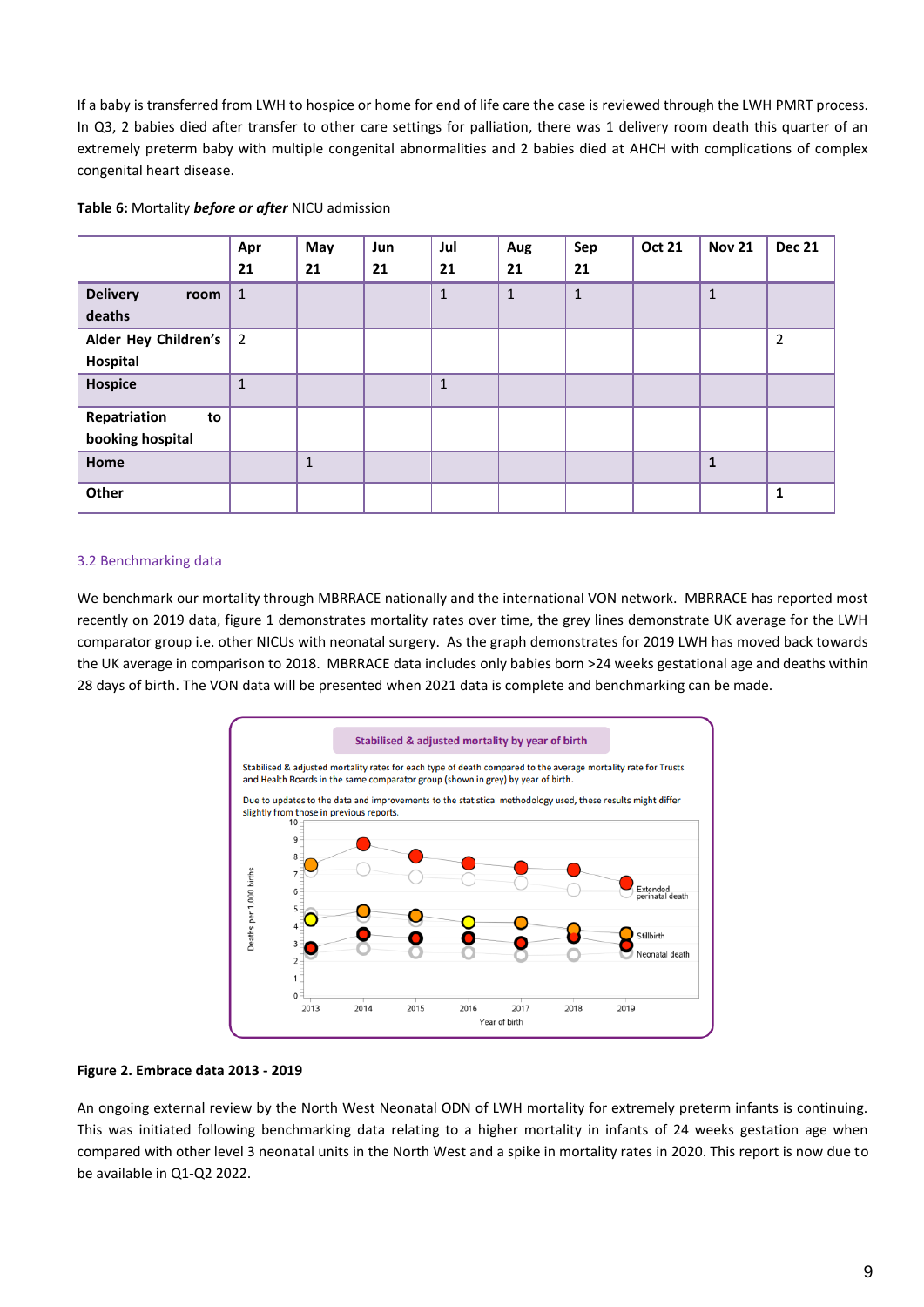#### 3.3. Learning from neonatal mortality reviews for Q2

All neonatal deaths on NICU are reviewed using the standardised national perinatal mortality review tool (PMRT) (see additional information for further details). All Q2 reviews have been completed (11/11).

Of 11 reviews 5 were found to have care issues which would not have affected the outcome, 1 case identified care issues which may have made a difference to the outcome, the care issue in that case was in respect of care at the referring hospital prior to transfer to LWH.

LWH Learning identified included the following (see additional information)

- Incomplete investigations completed for a baby with hydrops fetalis. An electronic investigation form is now created on the Badger EPR.
- There was a delay in a radiograph being performed out of hours. This has been escalated to CSS for review of out of hours radiology provision.
- There was a delay in management in the first hour for an extreme preterm infant. A new extreme preterm pathway has been developed and is now in use to act as a prompt for intervention.

### **5. Revised 2021/2022 Maternity Incentive Scheme requirements**

The Trust was in receipt of the revised maternity incentive scheme guidance which has included updated timescales and deadlines for the reporting and reviewing of stillbirths and neonatal deaths. The detail below, demonstrates our current position against the newly revised timescales.

- A. i) 100% all deaths have been reported to MBRRACE within the seven working day timeframe with 100% of deaths having surveillance completed within one month to date.
- B. ii) 87% 27 of 31 cases have had their review started within two months of the death, standard is 95%. By way of assurance processes to ensure that compliance is achieved, the FHD have implemented actions to ensure timely commencement of case reviews.
- C. All reports are either in draft format or are planned to be in draft status by the timeline for CNST.
- D. 100% of families have been informed and offered involvement in the review of their care and that of their baby.
- E. All quarterly Learning from Deaths Reports have been submitted to Trust Board in a timely manner

This quarterly report (and pervious quarterly reports) will continue to be discussed with the maternity, neonatal and Board level safety champions. Dissemination of learning will continue through associated clinical meetings and feedback to staff.

### **4. Recommendations**

It is it is requested that the members of the quality committee review the contents of the paper and take assurance that there are adequate governance processes in place when learning from deaths. In addition, as per The Learning from Deaths framework requirements the board are requested to note:

- number of deaths in our care
- number of deaths subject to case record review
- number of deaths investigated under the Serious Incident framework
- number of deaths that were reviewed/investigated and as a result considered due to problems in care
- themes and issues identified from review and investigation
- actions taken in response, actions planned and an assessment of the impact of actions taken.
- Specific recommendations